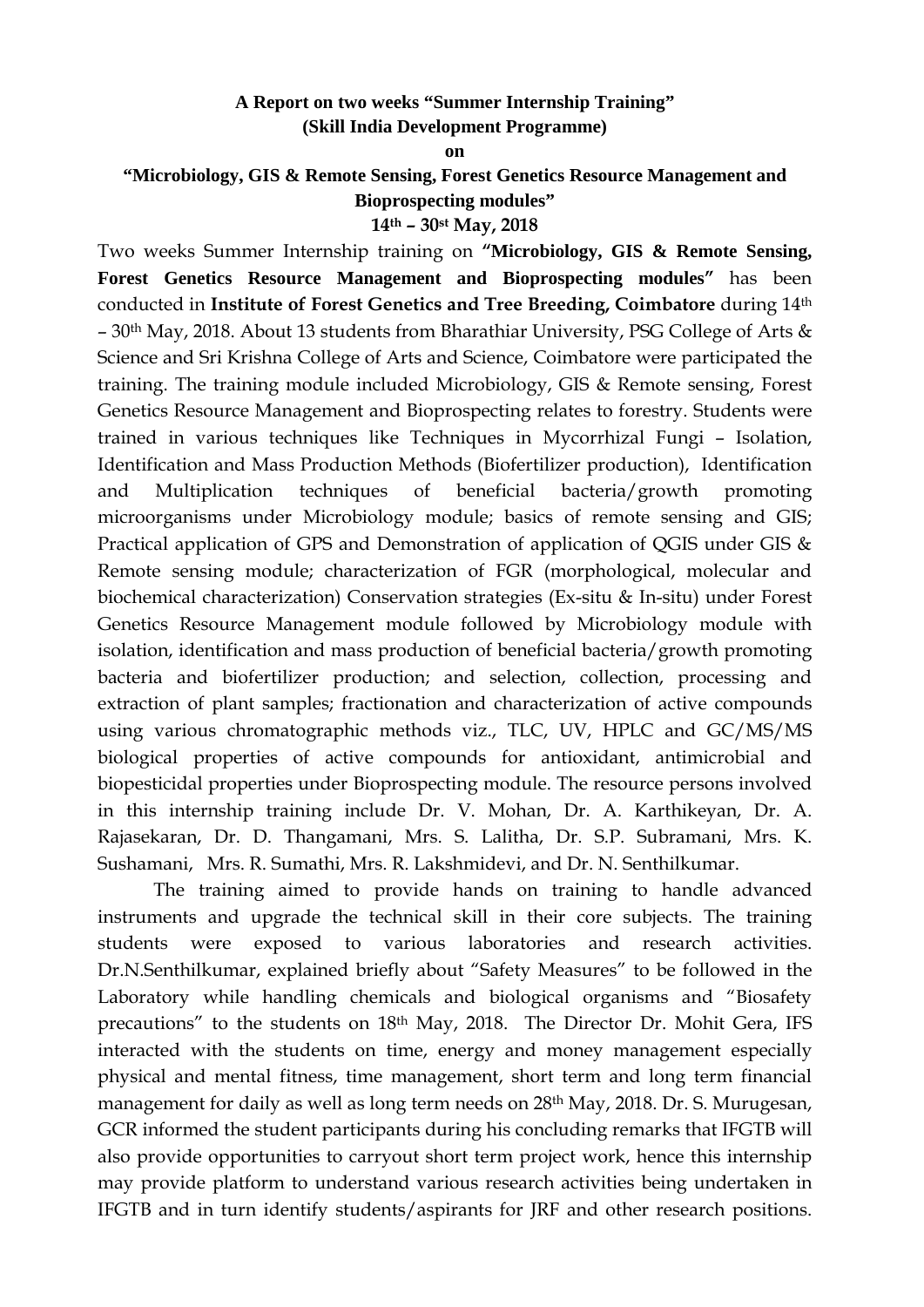He also emphasized that this internship may be an eye opener for students talents to get into forestry research. He distributed participation certificate to internship trainees. Presentation on the training was made by the students. Student participants opined that the training module was appropriate for their current academic and future research endeavour. The training programme ended with formal vote of thanks by Dr. N. Senthilkumar, Students Coordinator.



Director Dr. Mohit Gera, IFS addressing the student participants Coirpith disc making demo



Dr. A. Rajasekaran detailing GIS & Remote Sensing Dr. D. Thangamani demo on biochemical characterization



Dr.N. Senthilkumar demo on Bioprospecting